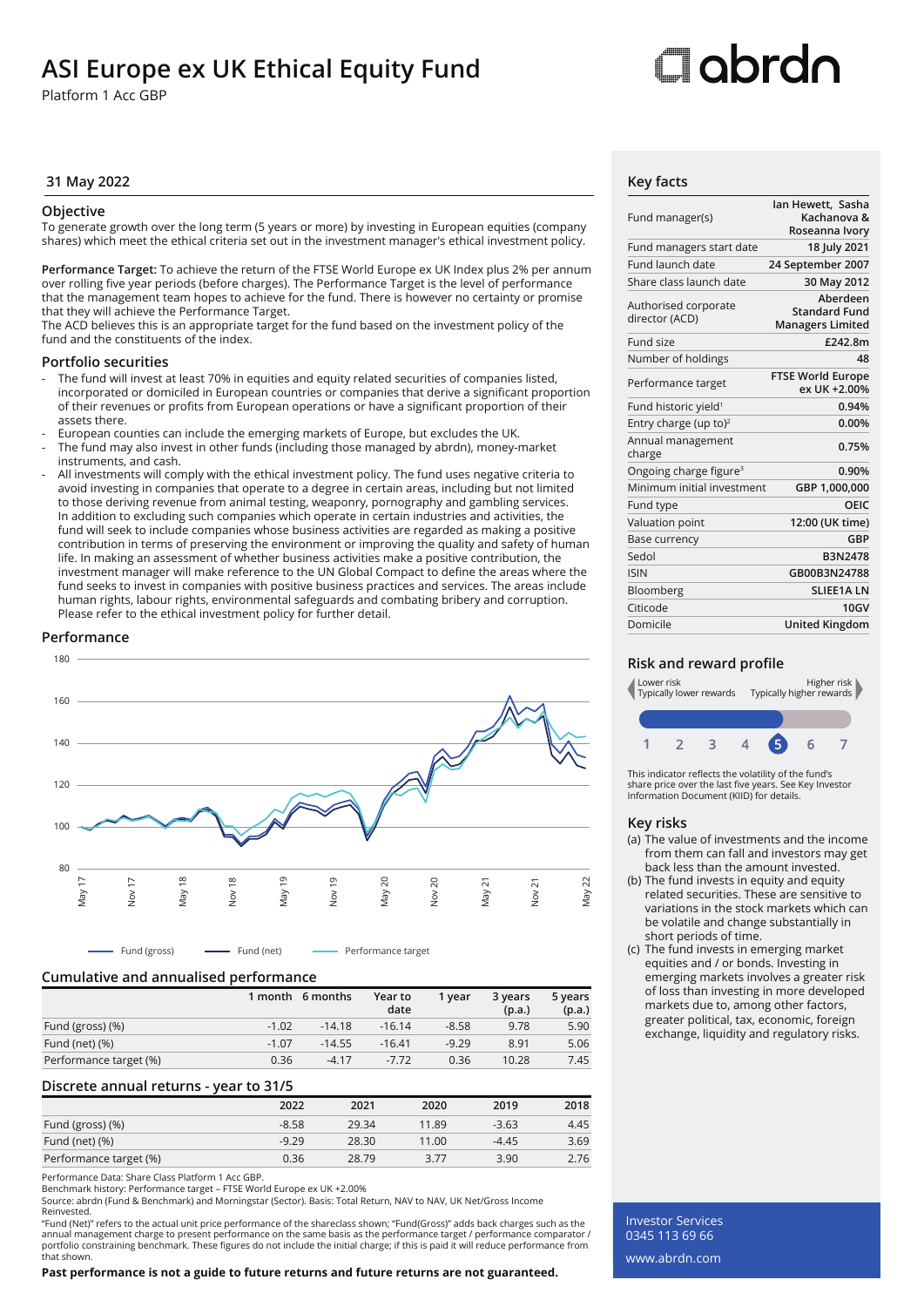### **Management process**

- The management team use their discretion (active management) to maintain a concentrated asset mix at country, sector and stock level.
- Their primary focus is on stock selection using research techniques to select individual holdings. The research process is focused on identifying companies where the management team have a different view of a company's prospects to that of the market, and which align with their views regarding future economic and business conditions.
- In seeking to achieve the Performance Target, the FTSE World Europe ex UK Index is used as a basis for setting risk constraints. The expected variation ('tracking error') between the returns of the fund and the index, is not ordinarily expected to exceed 8%. Due to the ethical nature of the management process, there are a material number of stocks and sectors in the FTSE World Europe ex UK Index that the fund is unable to invest in, which means the Fund's performance profile may deviate significantly from that of the FTSE World Europe ex UK Index.

### **Top Ten Holdings**

### **Sector (%)**

| ASML Holding NV                    | 6.7  | Industrials                   | 21.31                                           |
|------------------------------------|------|-------------------------------|-------------------------------------------------|
| Schneider Electric SE              | 3.3  | <b>Information Technology</b> | 20.7                                            |
| Antin Infrastructure Partners SA   | 3.2  | Financials                    | 19.01                                           |
| Orsted AS                          | 3.1  | Consumer Discretionary        | $8.2$ I<br><b>Service State</b>                 |
| Azelis Group NV                    | 3.0  | Consumer Staples              | 7.71<br>$\mathcal{L}^{\text{max}}_{\text{max}}$ |
| Enel SpA                           | 3.0  | <b>Communication Services</b> | $6.4 \square$<br><b>STATISTICS</b>              |
| Wolters Kluwer NV                  | 2.9  |                               |                                                 |
| Deutsche Boerse AG                 | 2.9  | Utilities                     | $6.0 \square$<br><b>STATISTICS</b>              |
| Worldline SA/France                | 2.9  | Health Care                   | $4.9$ $\blacksquare$                            |
| Coca-Cola Europacific Partners PLC | 2.7  | Other                         | $4.0$ $\blacksquare$                            |
| Assets in top ten holdings         | 33.7 | Cash                          | $1.9$ $\blacksquare$                            |
|                                    |      |                               |                                                 |

### **Country (%)**

| Germany     | 15.3 <sub>1</sub>                 |
|-------------|-----------------------------------|
| Netherlands | 12.61<br><b>Contract Contract</b> |
| France      | 11.81                             |
| Italy       | 10.1<br>and the control of the    |
| Spain       | 7.7                               |
| Denmark     | 7.1                               |
| Norway      | 6.01<br><b>STATISTICS</b>         |
| Sweden      | 5.4 <sub>1</sub>                  |
| Other       | 22.0                              |
| Cash        | 1.9                               |

Source : abrdn 31/05/2022

Figures may not always sum to 100 due to rounding.

(d) The use of derivatives carries the risk of reduced liquidity, substantial loss and increased volatility in adverse market conditions, such as a failure amongst market participants. The use of derivatives may result in the fund being leveraged (where market exposure and thus the potential for loss by the fund exceeds the amount it has invested) and in these market conditions the effect of leverage will be to magnify losses.

### **Risk stats**

| Fund Volatility <sup>^</sup> | 19.40 |
|------------------------------|-------|

Source : abrdn. ^ Three year annualised.

### **Derivative usage**

- The fund may use derivatives to reduce risk, reduce cost and/or generate additional income or growth consistent with the risk profile of the fund (often referred to as 'Efficient Portfolio Management').
- Derivative usage in the fund is expected to be very limited. Where derivatives are used, this would mainly be in response to significant inflows into the fund so that in these instances, cash can be invested while maintaining the Fund's existing allocations to company shares.